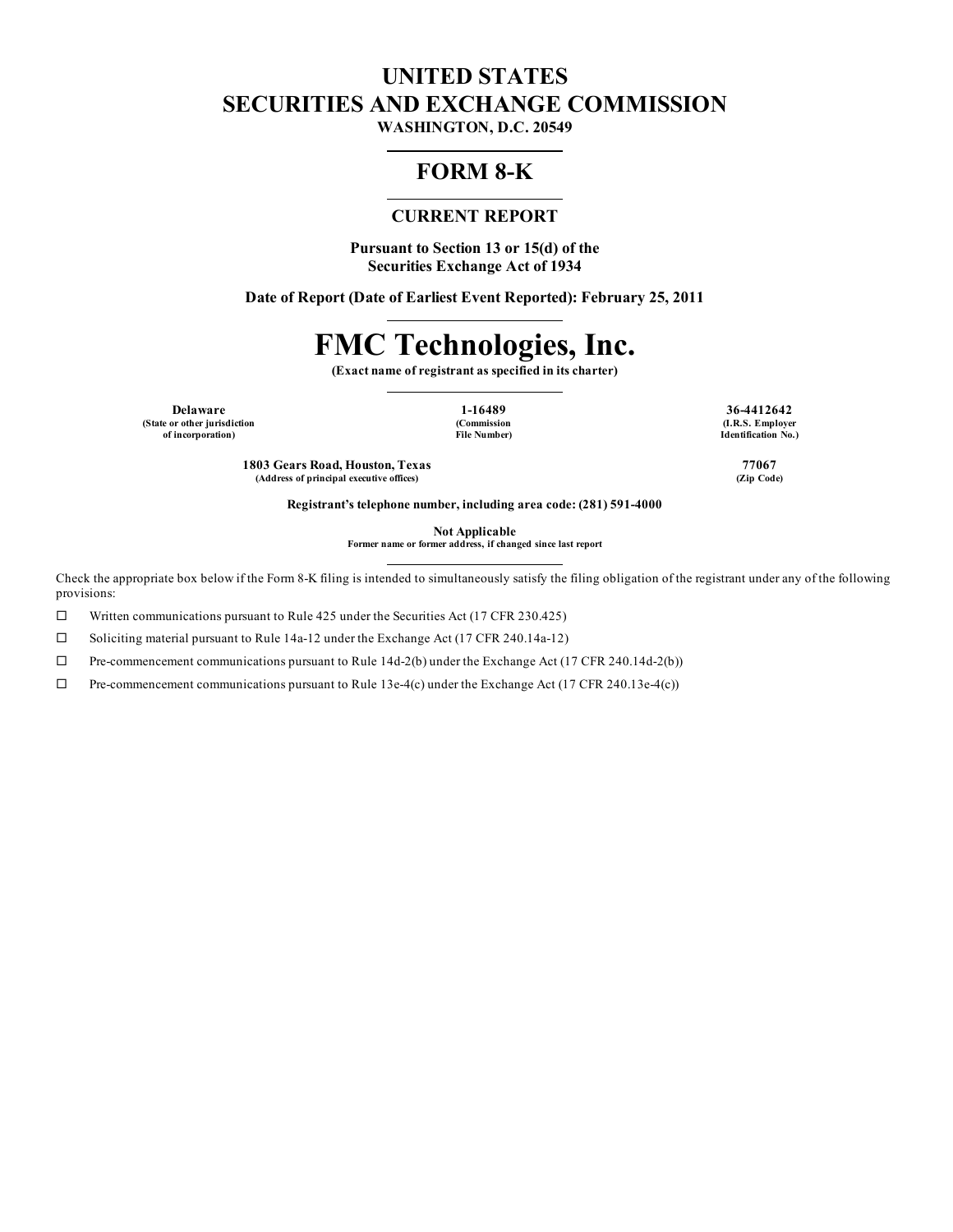#### **Top of the Form**

#### Item 5.02 Departure of Directors or Certain Officers; Election of Directors; Appointment of Certain Officers; Compensatory Arrangements of Certain **Officers.**

On February 28, 2011, FMC Technologies, Inc. (the "Company") announced that, in order to provide for a smooth transition of Company leadership, effective March 1, 2011, Mr. Peter D. Kinnear will relinquish the Chief Executive Officer ("CEO") position, and Mr. John T. Gremp, the Company's President, will assume the CEO position as President and CEO. Mr. Kinnear will continue to be an employee of the Company and will continue to serve as the Chairman of the Board until October 31, 2011, at which time Mr. Gremp will assume the additional role of Chairman of the Board.

Mr. Gremp, age 59, has served as President and Chief Operating Officer of the Company since February 2010. Prior to his appointment as President and Chief Operating Officer, Mr. Gremp served as the Company's Executive Vice President – Energy Systems from 2007 to 2010 and as Vice President and Group Manager – Energy Production from 2004 to 2007.

On February 25, 2011, the Board of Directors of the Company also elected Mr. Gremp to serve as a Director of the Company, effective immediately until the next Annual Meeting of Shareholders or until his successor has been duly chosen and qualified. In light of his position as the Company's President and Chief Executive Officer, it is expected that Mr. Gremp will not be a member of any of the Board committees, which are comprised of independent directors.

A copy of the News Release announcing the changes described above is attached to this current report on Form 8-K as Exhibit 99.1.

#### **Item 9.01 Financial Statements and Exhibits.**

(d) Exhibits:

99.1 News Release issued by FMC Technologies, Inc., dated February 28, 2011.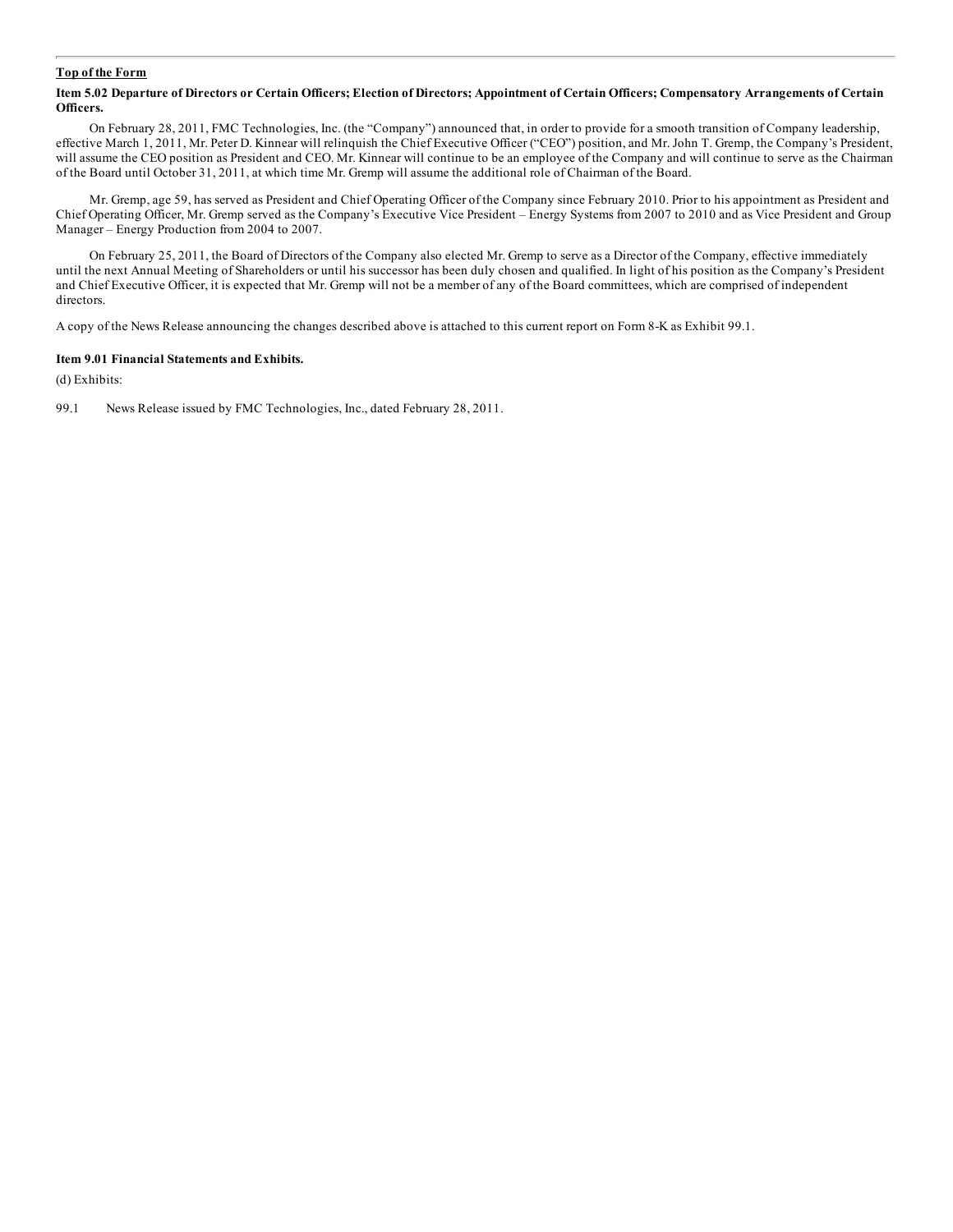#### **Top of the Form**

#### **SIGNATURES**

Pursuant to the requirements of the Securities Exchange Act of 1934, the registrant has duly caused this report to be signed on its behalf by the undersigned hereunto duly authorized.

February  $28, 2011$ 

FMC Technologies, Inc.

*/s/ William H. Schumann, III*

*Name: William H. Schumann, III Title: Executive Vice President and Chief Financial Of icer*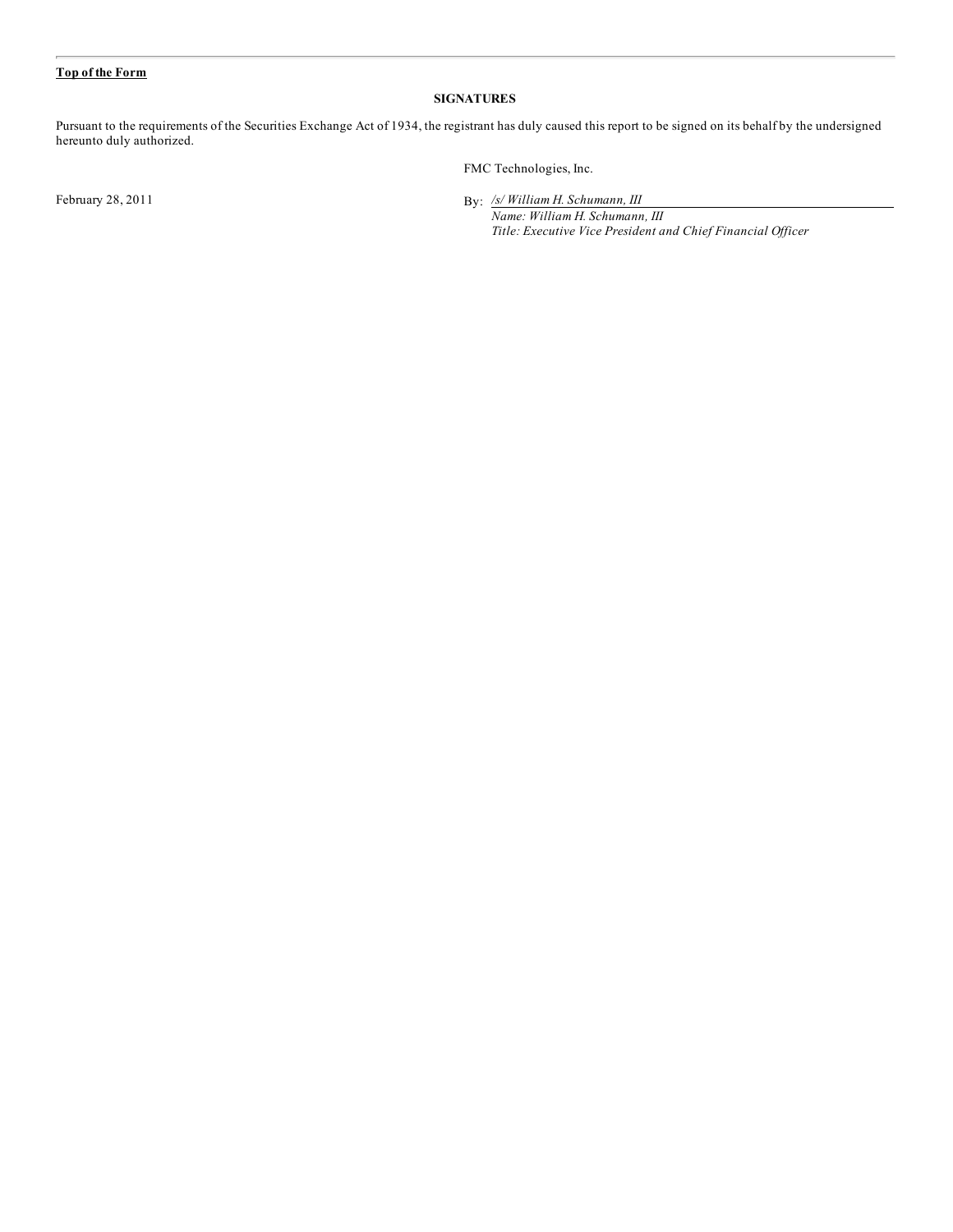### **Top of the Form**

| Exhibit<br>No. | Description  |  |
|----------------|--------------|--|
| 99.1           | News Release |  |

Exhibit Index